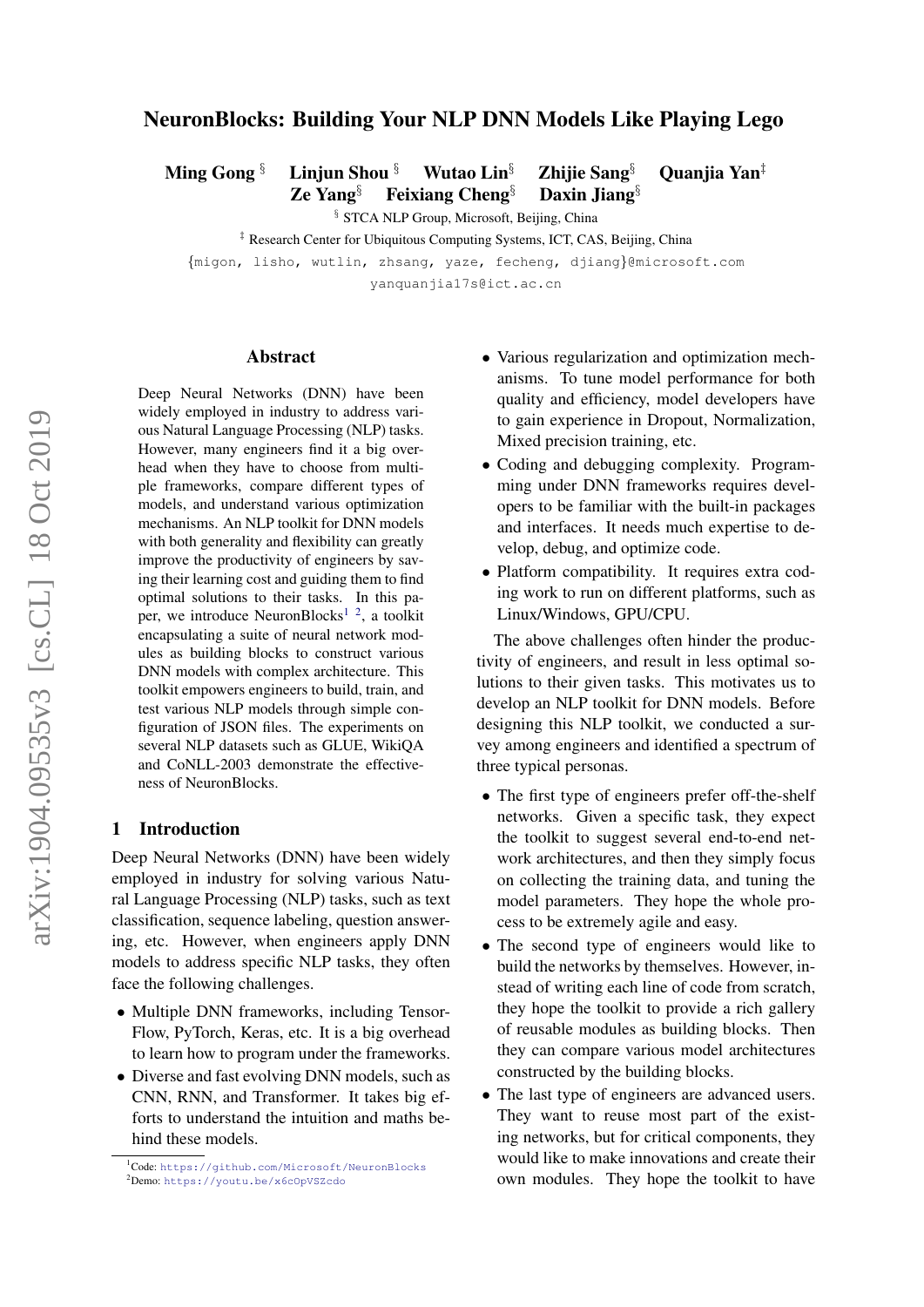an open infrastructure, so that customized modules can be easily plugged in.

To satisfy the requirements of all the above three personas, the NLP toolkit has to be generic enough to cover as many tasks as possible. At the same time, it also needs to be flexible enough to allow alternative network architectures as well as customized modules. Therefore, we analyzed the NLP jobs submitted to a commercial centralized GPU cluster. Table [1](#page-1-0) showed that about 87.5% NLP related jobs belong to a few common tasks, including sentence classification, text matching, sequence labeling, machine reading comprehension (MRC), etc. It further suggested that more than 90% of the networks were composed of several common components, such as embedding, CNN/RNN, Transformer and so on.

<span id="page-1-0"></span>

| <b>Tasks</b>            | Ratio |
|-------------------------|-------|
| Text matching           | 39.4% |
| Sentence classification | 27.3% |
| Sequence labeling       | 14.7% |
| MRC.                    | 6.0%  |
| Others                  | 12.5% |

Table 1: Task analysis of NLP DNN jobs submitted to a commercial centralized GPU cluster.

Based on the above observations, we developed NeuronBlocks, a DNN toolkit for NLP tasks. The basic idea is to provide two layers of support to the engineers. The upper layer targets common NLP tasks. For each task, the toolkit contains several end-to-end network templates, which can be immediately instantiated with simple configuration. The bottom layer consists of a suite of reusable and standard components, which can be adopted as building blocks to construct networks with complex architecture. By following the interface guidelines, users can also contribute to this gallery of components with their own modules.

The technical contributions of NeuronBlocks are summarized into the following three aspects.

- *Block Zoo*: categorize and abstract the most commonly used DNN components into standard and reusable blocks. The blocks within the same category can be used exchangeably.
- *Model Zoo*: identify the most popular NLP tasks and provide alternative end-to-end network templates (in JSON format) for each task.
- *Platform Compatibility*: support both Linux and Windows machines, CPU/GPU chips, as well as GPU platforms such as PAI<sup>[3](#page-1-1)</sup>.

<span id="page-1-1"></span><sup>3</sup><https://github.com/Microsoft/pai>

#### 2 Related Work

There are several general-purpose deep learning frameworks, such as TensorFlow, PyTorch and Keras, which have gained popularity in NLP community. These frameworks offer huge flexibility in DNN model design and support various NLP tasks. However, building models under these frameworks requires a large overhead of mastering these framework details. Therefore, higher level abstraction to hide the framework details is favored by many engineers.

There are also several popular deep learning toolkits in NLP, including OpenNMT [\(Klein et al.,](#page-5-0) [2017\)](#page-5-0), AllenNLP [\(Gardner et al.,](#page-5-1) [2018\)](#page-5-1) etc. Open-NMT is an open-source toolkit mainly targeting neural machine translation or other natural language generation tasks. AllenNLP provides several pre-built models for NLP tasks, such as semantic role labeling, machine comprehension, textual entailment, etc. Although these toolkits reduce the development cost, they are limited to certain tasks, and thus not flexible enough to support new network architectures or new components.

### 3 Design

Neuronblocks is built on PyTorch. The overall framework is illustrated in Figure [1.](#page-2-0) It consists of two layers: the Block Zoo and the Model Zoo. In Block Zoo, the most commonly used components of neural networks are categorized into several groups according to their functions. Within each category, several alternative components are encapsulated into standard and reusable blocks with a consistent interface. These blocks serve as basic and exchangeable units to construct complex network architectures for different tasks. In Model Zoo, the most popular NLP tasks are identified. For each task, several end-to-end network templates are provided in the form of JSON configuration files. Users can simply browse these configurations and choose one to instantiate. The whole task can be completed without any coding efforts.

#### 3.1 Block Zoo

We recognize the following major functional categories of neural network components. Each category covers as many commonly used modules as possible. The Block Zoo is an open framework, and more modules can be added in the future.

• Embedding Layer: Word/character embedding and extra handcrafted feature embedding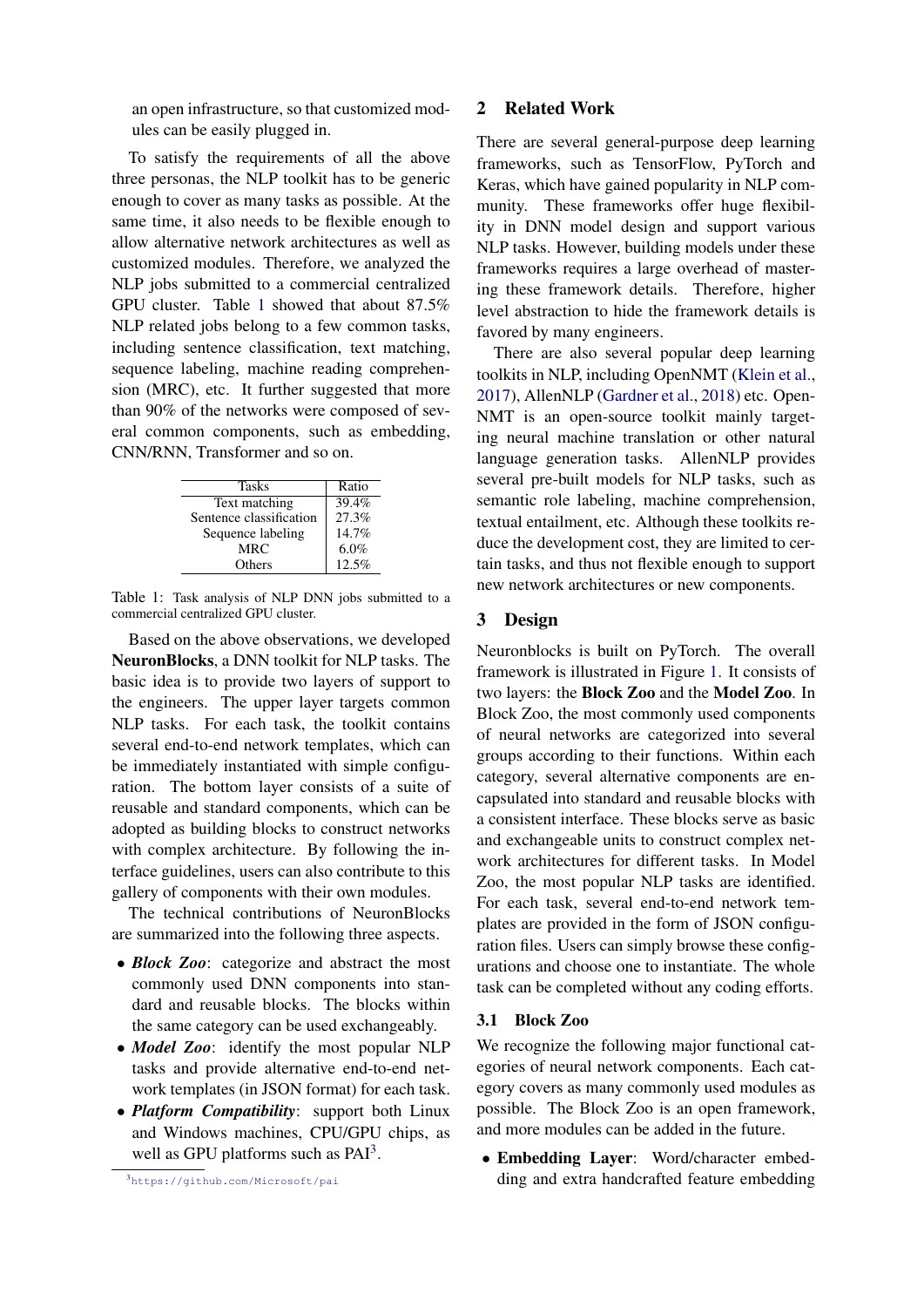<span id="page-2-0"></span>

Figure 1: The overall framework of NeuronBlocks.

such as pos-tagging are supported.

- Neural Network Layers: Block zoo provides common layers like RNN, CNN, QRNN [\(Brad](#page-5-2)[bury et al.,](#page-5-2) [2017\)](#page-5-2), Transformer [\(Vaswani et al.,](#page-5-3) [2017\)](#page-5-3), Highway network, Encoder Decoder architecture, etc. We also support multiple attention layers, such as Linear/Bi-linear Attention, Bidirectional attention flow [\(Seo et al.,](#page-5-4) [2017\)](#page-5-4), etc. Meanwhile, regularization layers such as Dropout, Layer Norm, etc are also supported.
- Loss Function: All built-in loss functions in PyTorch are supported.
- Metrics: For classification task, Area Under Curve (AUC), Accuracy, F1 metrics are supported. For sequence labeling task, F1/Accuracy are supported. For knowledge distillation task, MSE/RMSE are supported. For MRC task, ExactMatch/F1 are supported.

## 3.2 Model Zoo

In NeuronBlocks, we identify four types of most popular NLP tasks. For each task, we provide various end-to-end network templates.

- Text Classification and Matching. Tasks such as domain/intent classification, question answer matching are supported.
- Sequence Labeling. Predict each token in a sequence into predefined types. Common tasks include NER, POS tagging, Slot tagging, etc.
- Knowledge Distillation [\(Hinton et al.,](#page-5-5) [2015\)](#page-5-5). Teacher-Student based knowledge distillation is one common approach for model compression. NeuronBlocks provides knowledge

distillation template to train light-weight student model to imitate heavy DNN models like BERT/GPT.

• Extractive Machine Reading Comprehension. Given question and passage, this task is to predict the start and end positions of the answer spans in the passage.

### 3.3 User Interface

NeuronBlocks provides convenient user interface<sup>[4](#page-2-1)</sup> for users to build, train, and test DNN models. The details are described in the following.

- I/O interface. This part defines model input/output, such as training data, pre-trained models/embeddings, model saving path, etc.
- Model Architecture interface. This is the key part of the configuration file, which defines the whole model architecture. Figure [2](#page-3-0) shows an example of how to specify a model architecture using the blocks in NeuronBlocks. To be more specific, it consists of a list of layers/blocks to construct the architecture, where the blocks are supplied in the gallery of *Block Zoo*.
- Training Parameters interface. In this part, the model optimizer as well as all other training hyper parameters are indicated.

### 3.4 Workflow

Figure [3](#page-3-1) shows the workflow of building DNN models in NeuronBlocks. Users only need to write a JSON configuration file. They can either instantiate an existing template from *Model Zoo*, or construct a new architecture based on the blocks from *Block Zoo*. This configuration file is shared across training, test, and prediction.

For model hyper-parameter tuning or architecture modification, users just need to change the JSON configuration file. Advanced users can also contribute novel customized blocks<sup>[5](#page-2-2)</sup> into *Block Zoo*, as long as they follow the same interface guidelines with the existing blocks. These new blocks can be further shared across all users for model architecture design. Moreover, Neuron-Blocks has flexible platform support, such as GPU/CPU, GPU management platforms like PAI.

# 4 Experiments

To verify the performance of NeuronBlocks, we conducted extensive experiments for common

<span id="page-2-1"></span><sup>4</sup>[https://github.com/microsoft/NeuronBlocks/blob/](https://github.com/microsoft/NeuronBlocks/blob/master/Tutorial.md) [master/Tutorial.md](https://github.com/microsoft/NeuronBlocks/blob/master/Tutorial.md)

<span id="page-2-2"></span><sup>5</sup>[https://github.com/microsoft/NeuronBlocks/blob/](https://github.com/microsoft/NeuronBlocks/blob/master/Contributing.md) [master/Contributing.md](https://github.com/microsoft/NeuronBlocks/blob/master/Contributing.md)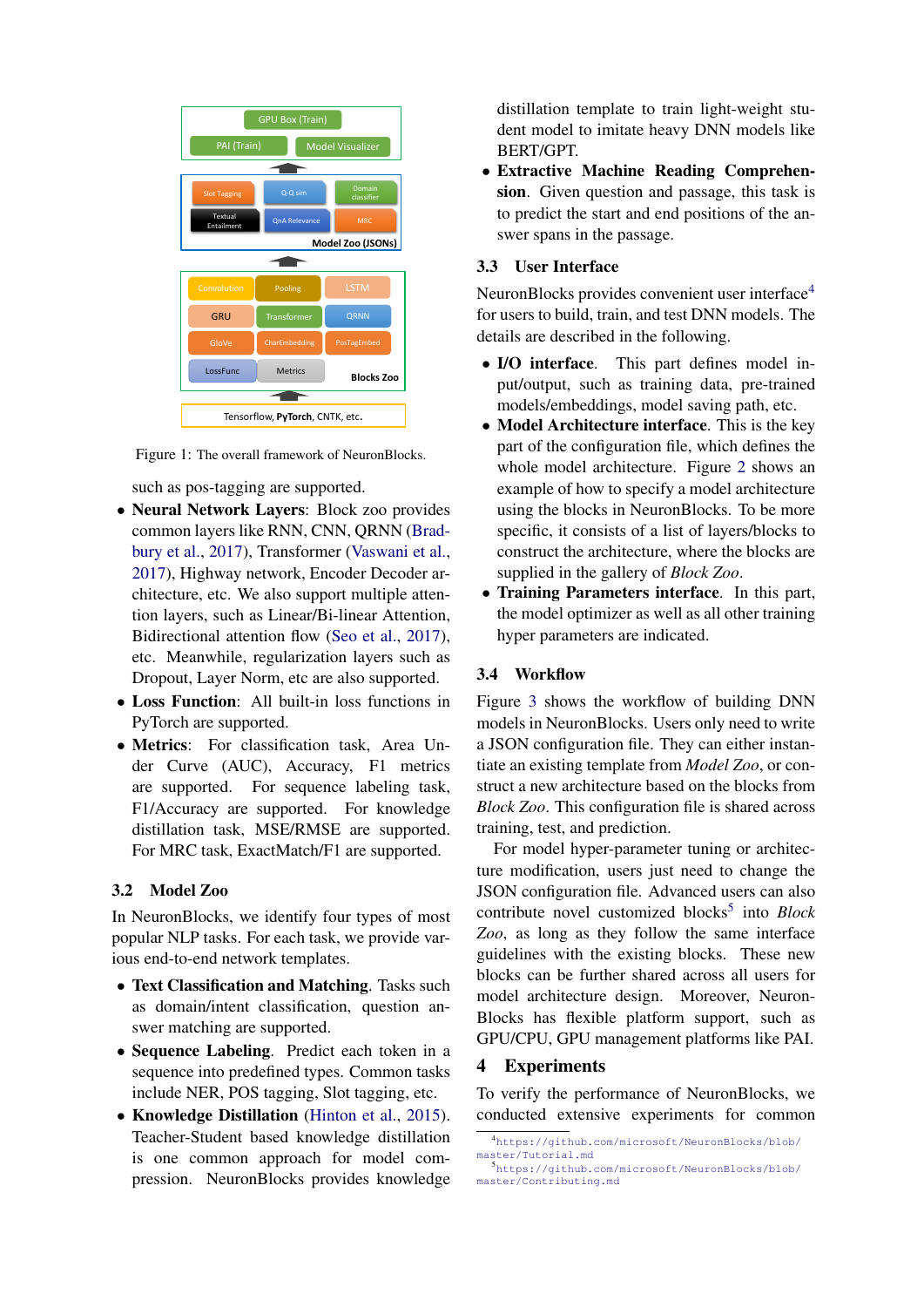<span id="page-3-0"></span>

Figure 2: A Model architecture interface example of sequence labeling model in NeuronBlocks.

<span id="page-3-2"></span>

|              | $Results(F1-score)$ | WLSTM+CRF                                                                                | WLSTM                                | WCNN+CRF            | <b>WCNN</b>         |
|--------------|---------------------|------------------------------------------------------------------------------------------|--------------------------------------|---------------------|---------------------|
| Nochar       | Literature          | $89.31 \pm 0.1(N)$                                                                       | $87.00(M-16)$<br>$88.49 \pm 0.17(N)$ | $88.65 \pm 0.2(N)$  | $88.50 \pm 0.05(N)$ |
|              | <b>NeuronBlocks</b> | 89.34                                                                                    | 88.50                                | 88.72               | 88.51               |
| <b>CLSTM</b> | Literature          | $90.94(L-16)$<br>$91.08 \pm 0.08(N)$                                                     | $89.15(L-16)$<br>$90.77 \pm 0.06(N)$ | $90.48 \pm 0.23(N)$ | $90.28 \pm 0.30(N)$ |
|              | <b>NeuronBlocks</b> | 91.03                                                                                    |                                      |                     |                     |
|              |                     |                                                                                          | 90.67                                | 90.27               | 90.37               |
| <b>CCNN</b>  | Literature          | $90.91 \pm 0.2$ (C-16)<br>$91.21(M-16)$<br>$90.87 \pm 0.13(P-17)$<br>$91.11 \pm 0.21(N)$ | $89.36(M-16)$<br>$90.60 \pm 0.11(N)$ | $90.28 \pm 0.09(N)$ | $90.51 \pm 0.19(N)$ |

<span id="page-3-3"></span>Table 2: NeuronBlocks results on CoNLL-2003 English NER testb dataset. The abbreviation (C-16)= [\(Chiu and Nichols,](#page-5-6) [2016\)](#page-5-6), (L-16)= [\(Lample et al.,](#page-5-7) [2016\)](#page-5-7), (M-16)= [\(Ma and Hovy,](#page-5-8) [2016\)](#page-5-8), (N)= [\(Yang et al.,](#page-5-9) [2018\)](#page-5-9), (P-17)= [\(Peters et al.,](#page-5-10) [2017\)](#page-5-10).

| Model                 | CoLA | $SST-2$ | <b>OOP</b> | <b>MNLI</b> | ONLI | RTE  | WNI J |
|-----------------------|------|---------|------------|-------------|------|------|-------|
| BiLSTM (Literature)   | 17.6 | 87.5    | 85.3/82.0  | 66.7        | 77.0 | 58.5 | 56.3  |
| +Attn (Literature)    | 17.6 | 87.5    | 87.7/83.9  | 70.0        | 77.2 | 58.5 | 60.6  |
| BiLSTM (NeuronBlocks) | 20.4 | 87.5    | 86.4/83.1  | 69.8        | 79.8 | 59.2 | 59.2  |
| +Attn (NeuronBlocks)  | 25.1 | 88.3    | 87.8/83.9  | 73.6        | 81.0 | 58.9 | 59.8  |

Table 3: NeuronBlocks?results on GLUE benchmark development sets. As described in [\(Wang et al.,](#page-5-11) [2019\)](#page-5-11), for CoLA, we report Matthews correlation. For QQP, we report accuracy and F1. For MNLI, we report accuracy averaged over the matched and mismatched development sets. For all other tasks we report accuracy. All values have been scaled by 100. Please note that results on the development sets are reported, since GLUE does not distribute labels for the test sets.

<span id="page-3-1"></span>

Figure 3: The workflow of NeuronBlocks.

NLP tasks on public data sets including CoNLL-2003 [\(Sang and Meulder,](#page-5-12) [2003\)](#page-5-12), GLUE benchmark [\(Wang et al.,](#page-5-11) [2019\)](#page-5-11), and WikiQA corpus [\(Yang et al.,](#page-5-13) [2015\)](#page-5-13). The experimental results showed that the models built with NeuronBlocks can achieve reliable and competitive results on various tasks, with productivity greatly improved.

#### 4.1 Sequence Labeling

We evaluated NeuronBlocks on CoNLL-2003 [\(Sang and Meulder,](#page-5-12) [2003\)](#page-5-12) English NER dataset, following most works on the same task. This dataset includes four types of named entities, namely, *PERSON, LOCATION, ORGANIZA-TION,* and *MISC*. We adopted BIOES tagging scheme instead of IOB, as many previous works indicated meaningful improvement with BIOES scheme [\(Ratinov and Roth,](#page-5-14) [2009\)](#page-5-14). Table [2](#page-3-2) shows the results on CoNLL-2003 Englist testb dataset, with 12 different combinations of network layers/blocks, such as word/character embedding, CNN/LSTM and CRF. The results suggest that the flexible combination of layers/blocks in Neu-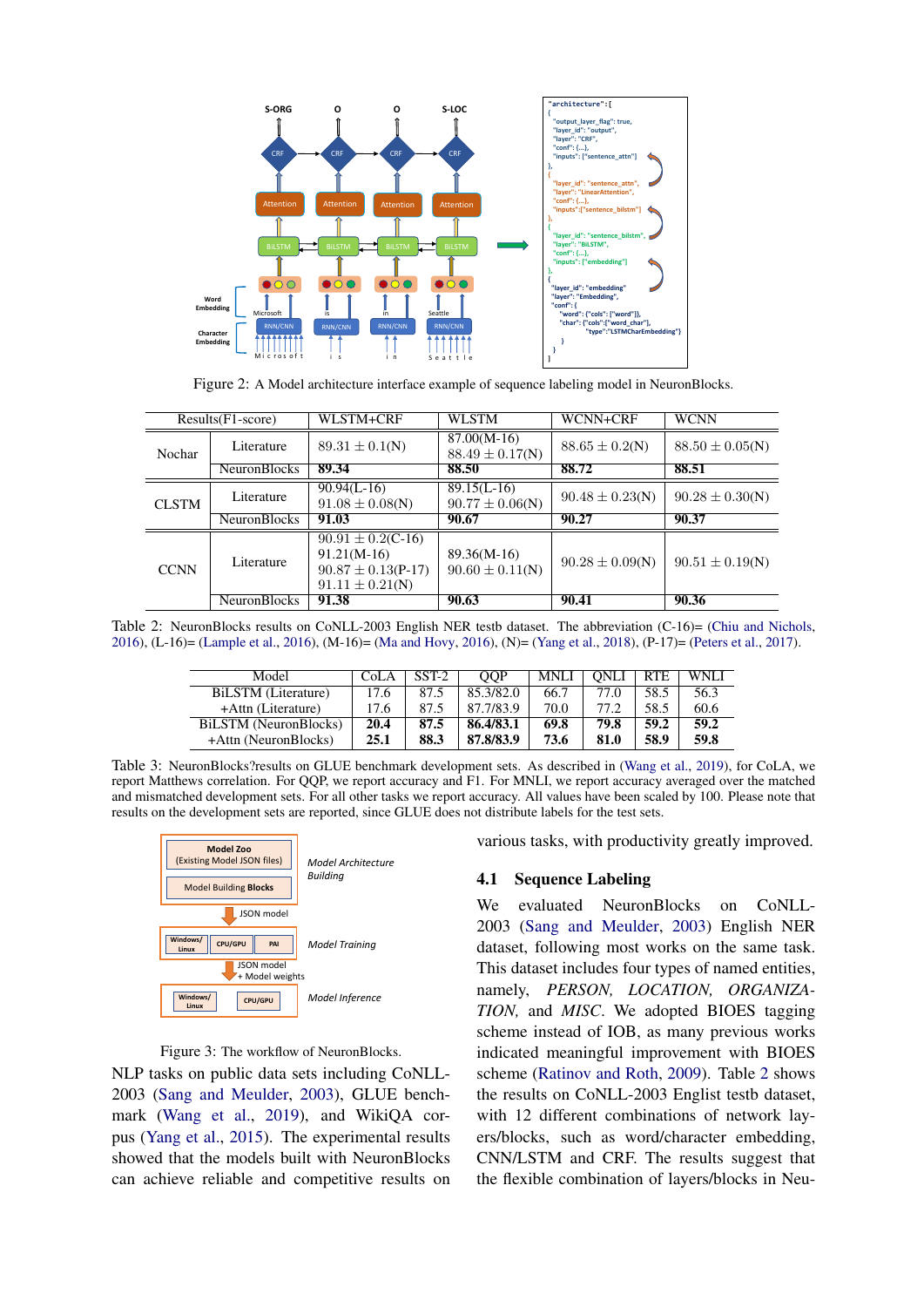<span id="page-4-0"></span>

| Model                                 | Inference Speed<br>OPS | <b>Parameters</b> | Performance<br>AUC |
|---------------------------------------|------------------------|-------------------|--------------------|
| Teacher Model (BERT <sub>hase</sub> ) | 448                    | 110M              | 0.9112             |
| Student Model (BiLSTMAttn+TextCNN)    | 11128                  | 13.63M            | 0.8941             |

| Table 4: NeuronBlocks results on Knowledge Distillation task. |
|---------------------------------------------------------------|
|---------------------------------------------------------------|

ronBlocks can easily reproduce the performance of original models, with comparative or slightly better performance.

## 4.2 GLUE Benchmark

The General Language Understanding Evaluation (GLUE) benchmark [\(Wang et al.,](#page-5-11) [2019\)](#page-5-11) is a collection of natural language understanding tasks. We experimented on the GLUE benchmark tasks using BiLSTM and Attention based models. As shown in Table [3,](#page-3-3) the models built by Neuron-Blocks can achieve competitive or even better results on GLUE tasks with minimal coding efforts.

## 4.3 Knowledge Distillation

In teacher-student based knowledge distillation, a lightweight student model is trained by imitating the output of heavy teacher model like BERT. We evaluated on a binary classification dataset called Domain Classification Dataset, which was collected from a commercial search engine. Each sample in this dataset consists of two parts, i.e., a query and a binary label indicating whether the query belongs to a specific domain. Table [4](#page-4-0) shows the results, where AUC is used as the evaluation criteria and Queries per Second (QPS) is used to measure inference speed. By leveraging knowledge distillation, the student model by NeuronBlocks managed to get 24.8 times inference speedup with only small performance regression compared with  $BERT_{base}^6$  $BERT_{base}^6$  fine-tuned classifier.

# 4.4 WikiQA

The WikiQA corpus [\(Yang et al.,](#page-5-13) [2015\)](#page-5-13) is a publicly available dataset for open-domain question answering. This dataset contains 3,047 questions from Bing query logs, each associated with some candidate answer sentences from Wikipedia. We conducted experiments on WikiQA dataset using CNN, BiLSTM, and Attention based models. The results are shown in Table [5.](#page-4-2) The models built in NeuronBlocks achieved competitive or even better results with simple model configurations.

## 5 Conclusion and Future Work

In this paper, we introduce NeuronBlocks, a DNN toolkit for NLP tasks built on PyTorch, targeting

<span id="page-4-2"></span>

| <b>AUC</b> |
|------------|
| 73.59      |
| 75.33      |
| 74.79      |
| 76.73      |
| 75.48      |
| 78.54      |
|            |

Table 5: NeuronBlocks results on WikiQA.

three types of engineers, and provides a two-layer solution to satisfy the requirements from all three types of users. To be more specific, the *Model Zoo* consists of various templates for the most common NLP tasks, while the *Block Zoo* supplies a gallery of alternative layers/modules for the networks. Such design achieves a balance between generality and flexibility. Extensive experiments have verified the effectiveness of this approach. NeuronBlocks has been widely used in a product team of a commercial search engine, and significantly improved the productivity for developing NLP DNN approaches.

As an open-source toolkit, we will further extend it in various directions. The following names a few examples.

- Multi-task learning (MTL). In MTL, multiple related tasks are jointly trained so that knowledge learned in one task can benefit other tasks.
- Pre-training and fine-tuning. Deep pre-training models such as ELMo [\(Peters et al.,](#page-5-15) [2018\)](#page-5-15), GPT [\(Radford et al.,](#page-5-16) [2018\)](#page-5-16), BERT [\(Devlin](#page-5-17) [et al.,](#page-5-17) [2019\)](#page-5-17) are new directions in NLP.
- Sequence generation task. Sequence generation is widely used in NLP fields such as machine translation [\(Bahdanau et al.,](#page-5-18) [2015\)](#page-5-18), text summarization [\(See et al.,](#page-5-19) [2017\)](#page-5-19), and dialogue systems [\(Wen et al.,](#page-5-20) [2015\)](#page-5-20).
- AutoML [\(Elsken et al.,](#page-5-21) [2019\)](#page-5-21). NeuronBlocks facilitates users to build models on top of *Model Zoo* and *Block Zoo*. With the integration of AutoML, the toolkit can further support automatic model architecture design.

# 6 Acknowledgements

We sincerely thank the anonymous reviewers for their valuable suggestions.

<span id="page-4-1"></span><sup>6</sup>[https://github.com/huggingface/](https://github.com/huggingface/pytorch-transformers) [pytorch-transformers](https://github.com/huggingface/pytorch-transformers)